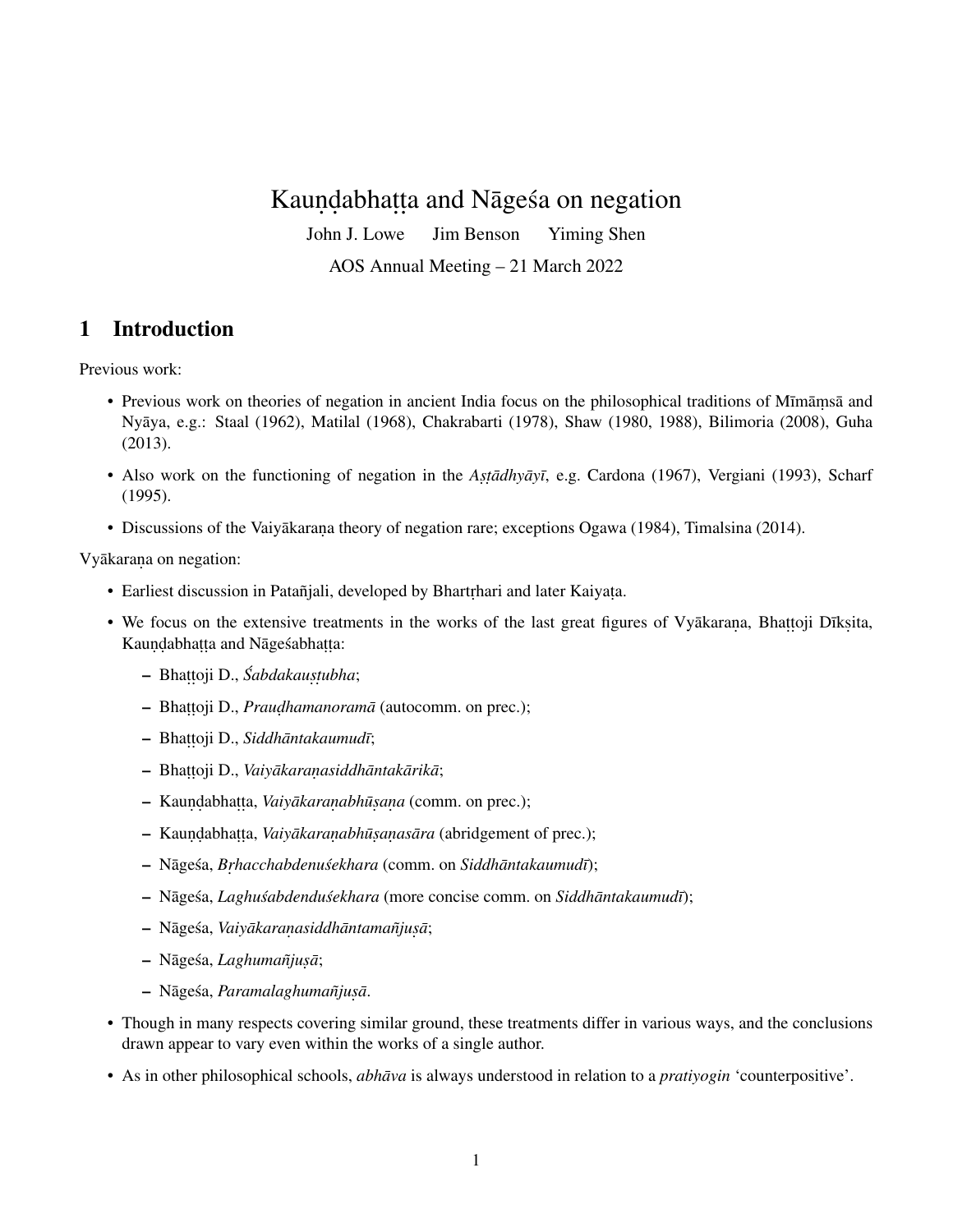# 2 Nāgeśa's *Paramalaghumañjuṣā*

All our texts begin with the paryudasa negation, e.g. *abrahmana* 'non-brahmin', *aghata* 'non-pot'. Topic based on *Astadhyayī* 2.2.6 *nañ*, which introduces negative compounds. Basic assumption that negation means *abhava `non*existence, absence', problematic with paryudasa.

Easier to start with prasajyapratisedha, e.g. *ghato nāsti* 'there is no pot'.

## 2.1 Prasajyaprati<mark>ședha</mark>

For Nāgesa in the PLM, the basic sense of *nañ* here is *abhāva*. *Abhāva* can only be visesya, meaning it must be the predominant element in the sentence:

- *ghato 'sti* means *ghatakartrkā sattā*;
- *ghato nāsti* means *ghatakartrkasattāpratiyogiko 'bhāvaḥ.*

Various complications to this basic view.

Indian theorists admit four types of *abhāva*: *atyantābhāva* 'absolute non-existence', *anyonyābhāva* 'mutual nonexistence' (sometimes called *bheda*), *prāgabhāva* 'prior non-existence', *dhvamsābhāva* 'posterior non-existence'.

Nāgesa admits only the first two as meanings of *nañ*: uncompounded prasajyapratisedha negation can mean either *atyantābhāva* (as in *ghato nāsti*) or *anyonyābhāva* (as e.g. in *ghato na paṭaḥ* 'the pot is not a cloth'). Compounded prasajyapratisedha is admitted in some cases, and can only mean *atyantābhāva* (e.g. *asūryaṃpaśyā rājadārāh*).

### 2.2 Paryudāsa

If negation means *abhāva*, and if *abhāva* can only be visesya, then we have a grammatical problem with paryudāsa negation: the first member of a compound like *abrāhmana* would have to be the predominant element.

But we need the second member to be the head, in particular to deal with pronoun compounds: *asarva* 'not-all', *asah.* 'not-that' follow the morphological rules for pronouns (e.g. datives *asarvasmai*, *atasmai*), which can only be the case if the second element is the head. (Contrast e.g. *atisarva* 'all-surpassing', dative *atisarva a*)

Solution is to assume that *nañ* does not mean *abhava*, but (roughly) means *aropa* 'superimposition'.

So the 'literal' (*śābda*) meaning of *abrāhmana* will be something like *āropitabrāhmanatva*.

## 3 'Superimposition'

All our texts introduce *aropa* 'superimposition' as a meaning expressed by *nañ*, but there is disagreement on: 1. exactly how it is conveyed, and 2. whether it should in fact be accepted as a valid meaning of *nañ*.

How is superimposition conveyed? Two views:

1) *nañ* manifests a 'condition of being superimposed' (*aropitatva*) at the 'cause of application' for the subsequent word. For example, the 'cause of application' for the word *brahmana* is *brahmanatya* 'the condition of being a brāhmana'. In the negative compound *abrāhmana* 'non-brāhmana', the *nañ* informs us that here *brāhmanatva* is superimposed. Context or circumstance allows us to understand senses such as 'different from a brāhmana' from this word.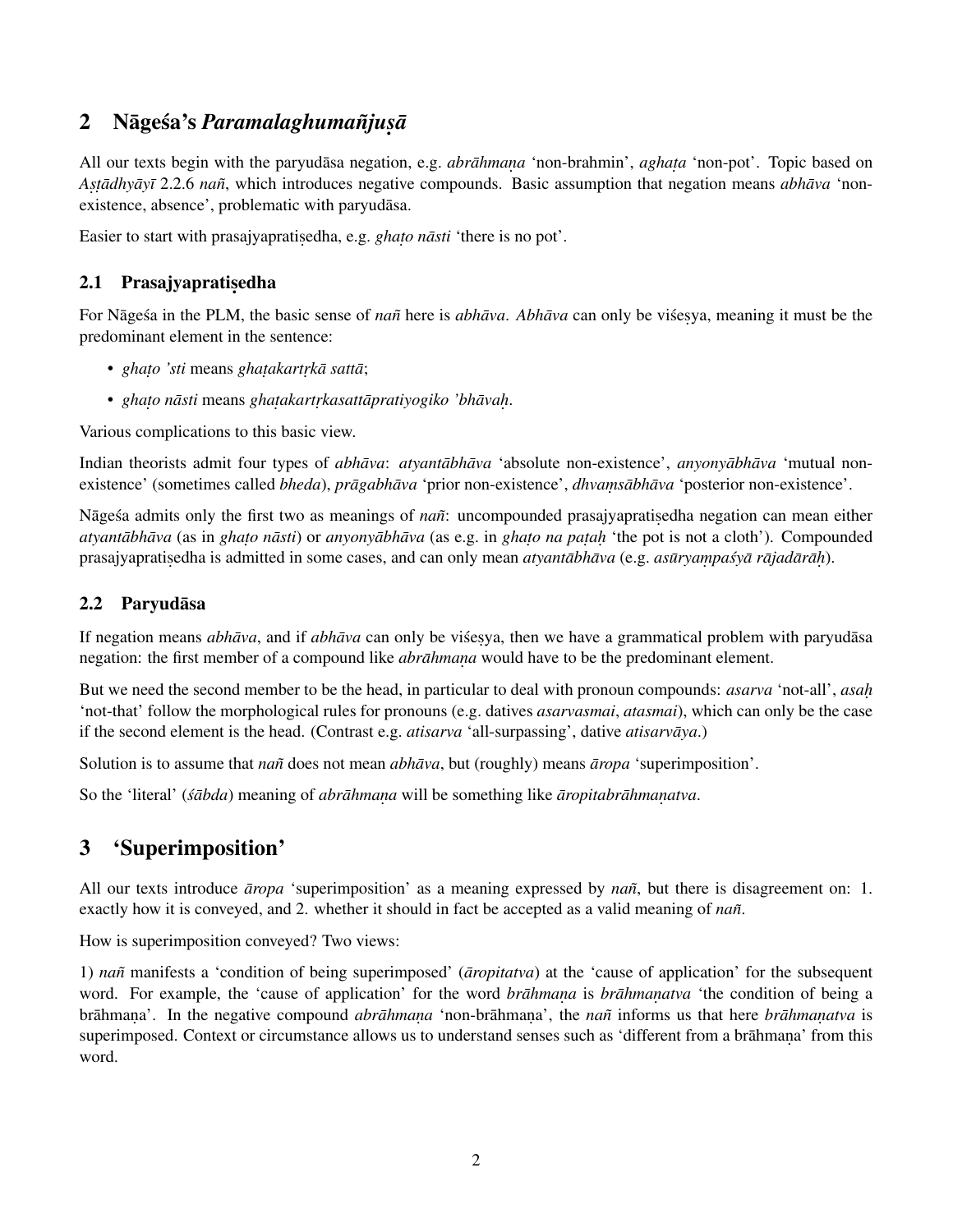2) *nañ* expresses just superimposition ( $\bar{a}ropa$ ) itself, and the fact that the subsequent word constitutes the range of the superimposition is based on the syntax of the initial word *nañ* serving to qualify the subsequent word. Again, context or circumstance allows us to reach a final understanding.

These distinct views are presented variously by the three authors (see appendix):

Bhaṭṭoji Dīkṣita: view 1 in ŚK and VSK; both options in PM.

Kaundabhatta: both options in VBh. (view 2 is 'newer'); only view 2 in VBhS.

Nāgeśabhaṭṭa: view 1 in BŚIŚ, PLM and LM; both options in VSM.

Nāgeśa's defence of the first view seems to be part of assuming that among the possible meanings of a word is also the negation of its meaning, e.g. *brāhmana* has not only *brāhmanatva* but also *āropitabrāhmanatva* as one of its possible meanings, and it is the job of *nañ* to manifest that particular meaning. So here *nañ* is really only a manifestor, it has no distinct meaning of its own, but it requires assuming that all words have their negation as one of their possible meanings.

## 4 Context

There is agreement that the recognition of a superimposed (*aropita*) item is only the penultimate stage in the conveying of a meaning, and that the final understanding is not linguistic (*sābda*), but rather based on context or circumstance  $(ārtha).$ 

Contextual (or circumstantial) meanings: all three authors quote their commonly accepted range,

*tatsadr ¯ . syam abh ´ ava ¯ s ca tadanyatvam ´ . tadalpata¯*/ *apra¯sastyam ´ . virodhas ca na ´ narth ˜ a s ¯ . at . prak¯ırtitah¯.* //

'(1) Similarity to that, and (2) absence, (3) the condition of being other than that, (4) the condition of being a small amount of that, (5) the condition of being non- praiseworthy, and (6) opposition are declared to be the six meanings of ñan.'

The term *abrāhmana* is variously cited as an example for numbers 1, 3, and 5.

Nature of *āropa* knowledge: *āhārya* 'adventitious', 'removable'

Nage sa reports that whereas the older tradition used the term  $\bar{a}h\bar{a}rya$  for assertions made in counterfactual arguments, he accepts it as describing the knowledge produced from the *aropa* of a feature from one thing on to another.

In the *Vaiyākaranasiddhāntamañjūsā* Nāgeśa remarks,

'But the claim that  $\bar{a}h\bar{a}rya$  linguistic knowledge does not exist is in fact not to be believed. And on the present view, by accepting a knowledge of absence from *ghato nā 'sti* 'a pot does not exist' that is based on circumstance (*ārthika*), one speaks of 'knowledge whose qualified object is the meaning of *nañ'* (*nañarthaviśesyako bodhah*). And the blocking of knowledge of the counterpositive (*pratiyogin*) etc. can be justified.'

In commenting on a similar passage in the *Laghumañjūṣā*, Nāgeśa's pupil Vaidyanātha Pāyaguṇḍe explains that it is precisely by accepting the circumstantial or contextual meaning that the knowledge of the pot is blocked,

'But then, to answer the question, 'How can a perception of absence that is established by experience, be denied?' he says, '(knowledge) based on circumstance (etc.)'. It is only by accepting this that blocking of knowledge of the counterpositive can be justified.'

So we move from a *śābda* meaning like *āropitabrāhmaṇatva* to e.g. *brāhmaṇasādṛśya*.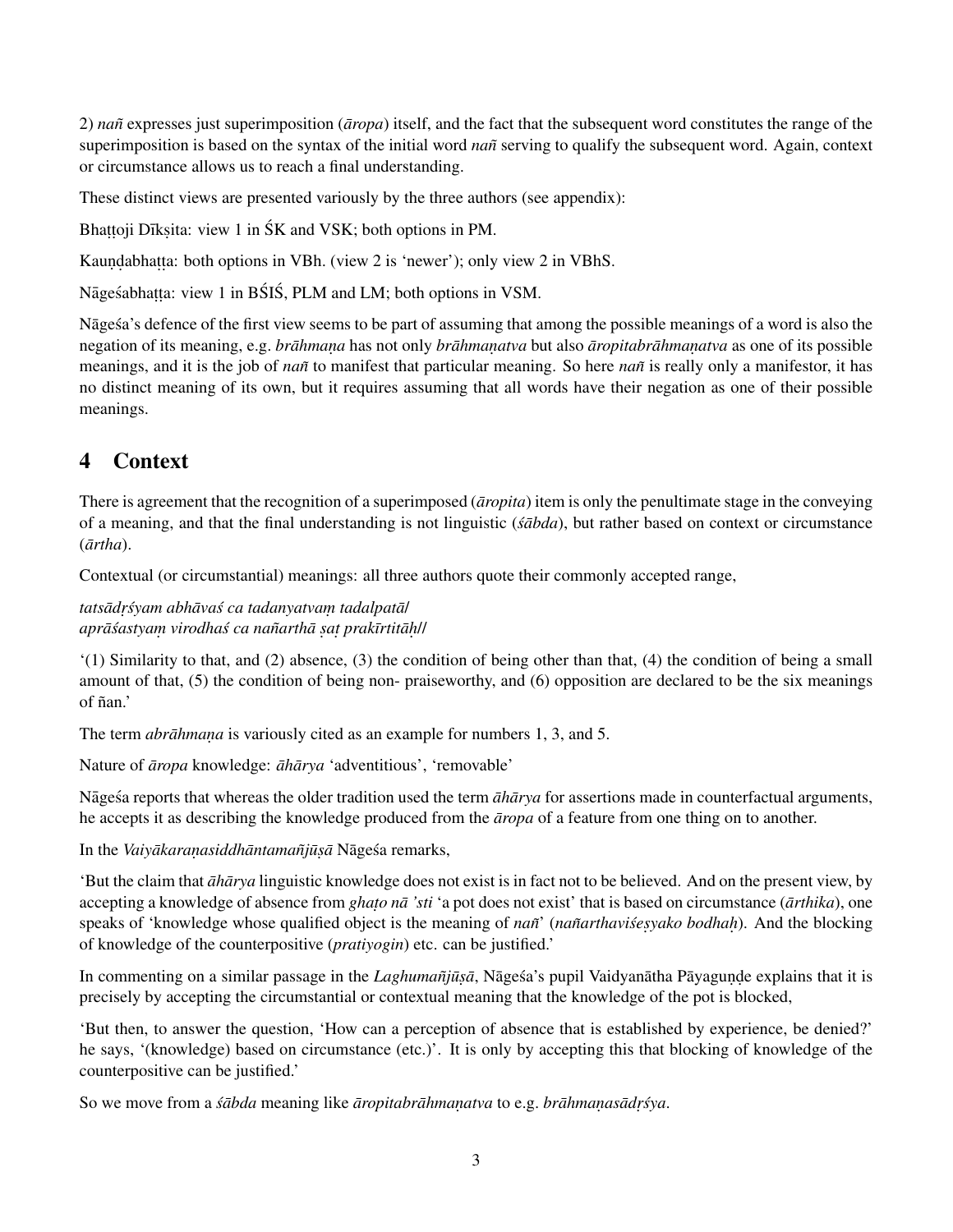## $5$   $\bar{A}$ ropa vs. abhāva

1. Opposition to *āropa* in favour of *abhāva*.

This is based on our common experience (*anubhava*) of non-existence (*abhāva*), not superimposition, as the meaning of *nañ*, both in non-compound constructions like *ghato nā 'sti* 'there is no pot' and in compounds like *abrāhmana* 'non-brāhmaṇa'. It is presented by Bhaṭṭoji Dīkṣita in the Vaiyākaraṇasiddhāntakārikā, supported by Kauṇḍabhaṭṭa *in the Vaiyākaranabhūsanasāra* and the *Vaiyākaranabhūsana*, and possibly admitted(?) by Nāgesa in his VSM.

Bhattoji permits *abhāva* to be visesana, eliminating the need for 'superimposition', and licensing a more unified treatment of negation. Kaundabhatta defends this second view of Bhattoji, and takes this as the siddhānta.

KB glosses *atvam bhavasi* 'you are a non-you' as *bhedapratiyogitvadabhinnā srayikā bhavanakriyā*.

Thus to contrast with the meaning of *abrāhmana* given under Nāgeśa, above, KB would give the meaning as *bhedapratiyogibrahman ¯ . atva*.

2. *āropa* in preference to *abhāva*.

But in the *Laghumañjusā*, often considered the final and fullest account of Nāgesa's writings on semantics, Nāgesa argues that even the treatment of prasajyapratisedha negation involves *āropa*: the final meaning involving *abhāva* is contextual ( $\bar{a}$ rtha), deriving in parallel manner to the meaning of *abrāhmana* (given above).

(Interestingly, Vaidyanātha Pāyagunde maintains the opposing view (all *abhāva*, no *āropa*) in a lengthy passage near the end of his *Kalā* commentary on the *Laghumañjusā*, possibly influenced by the *Vaiyākaranasiddhāntamañjūsā*, which he often draws on.)

## 6 Conclusion

- Debate centering on the treatment of nañ-compounds and the notion of  $\overline{a}$  *ropa*;
- *Aropa* is complex, both in its precise formulation and application; it requires contextual meaning for a complete interpretation, but avoids grammatical problems with *abhava*.
- At least for some authors/texts, *abhāva* is problematic in paryudāsa negation due to its necessarily being *visesya*;
- But for others, *abhāva* can be *visesana* and so is a simpler assumption for the meaning of *nañ* in all cases.

### References

<span id="page-3-3"></span>BILIMORIA, PURUSHOTTAMA (2008). 'Abhāva: Negation in logic, real non-existent, and a distinctive pramāņa in the Mīmāmsā'. In Mihir K. Chakraborty, Benedikt Löwe, Madhabendra Nath Mitra, and Sundar Sarukkai (eds.), *Logic, Navya-Nyāya & applications: Homage to Bimal Krishna Matilal*, London: College Publications, pp. 43–64.

<span id="page-3-5"></span>CARDONA, GEORGE (1967). 'Negations in Pāṇinian rules'. *Language 43*(1), pp. 34–56.

<span id="page-3-1"></span>CHAKRABARTI, KISOR KUMAR (1978). 'The Nyāya-Vaiśesika theory of negative entities'. *Journal of Indian Philosophy 6*(2), pp. 129–144.

<span id="page-3-4"></span>GUHA, NIRMALYA (2013). 'No black scorpion is falling: An onto-epistemic analysis of absence'. *Journal of Indian Philosophy 41*(2), pp. 111–131.

- <span id="page-3-0"></span>MATILAL, B. K. (1968). *The Navya-Nyāya doctrine of negation*. Cambridge, MA: Harvard University Press.
- <span id="page-3-7"></span>OGAWA, HIDEYO (1984). 'Kaundabhatta on the meaning of the negative particle naÑ'. The Hiroshima University Studies, Faculty of Letters *44*, pp. 75–97. [In Japanese].
- <span id="page-3-6"></span>SCHARF, PETER M. (1995). 'Does Pāṇini prohibit prohibitive compounds? An analysis of negation in the term *anupasarge'*. *Wiener Zeitschrift für die Kunde Südasiens 39*, pp. 15–24.

<span id="page-3-2"></span>SHAW, J. L. (1980). 'The Nyaya on cognition and negation'. *The Journal of Indian Philosophy 8*, pp. 279–302.